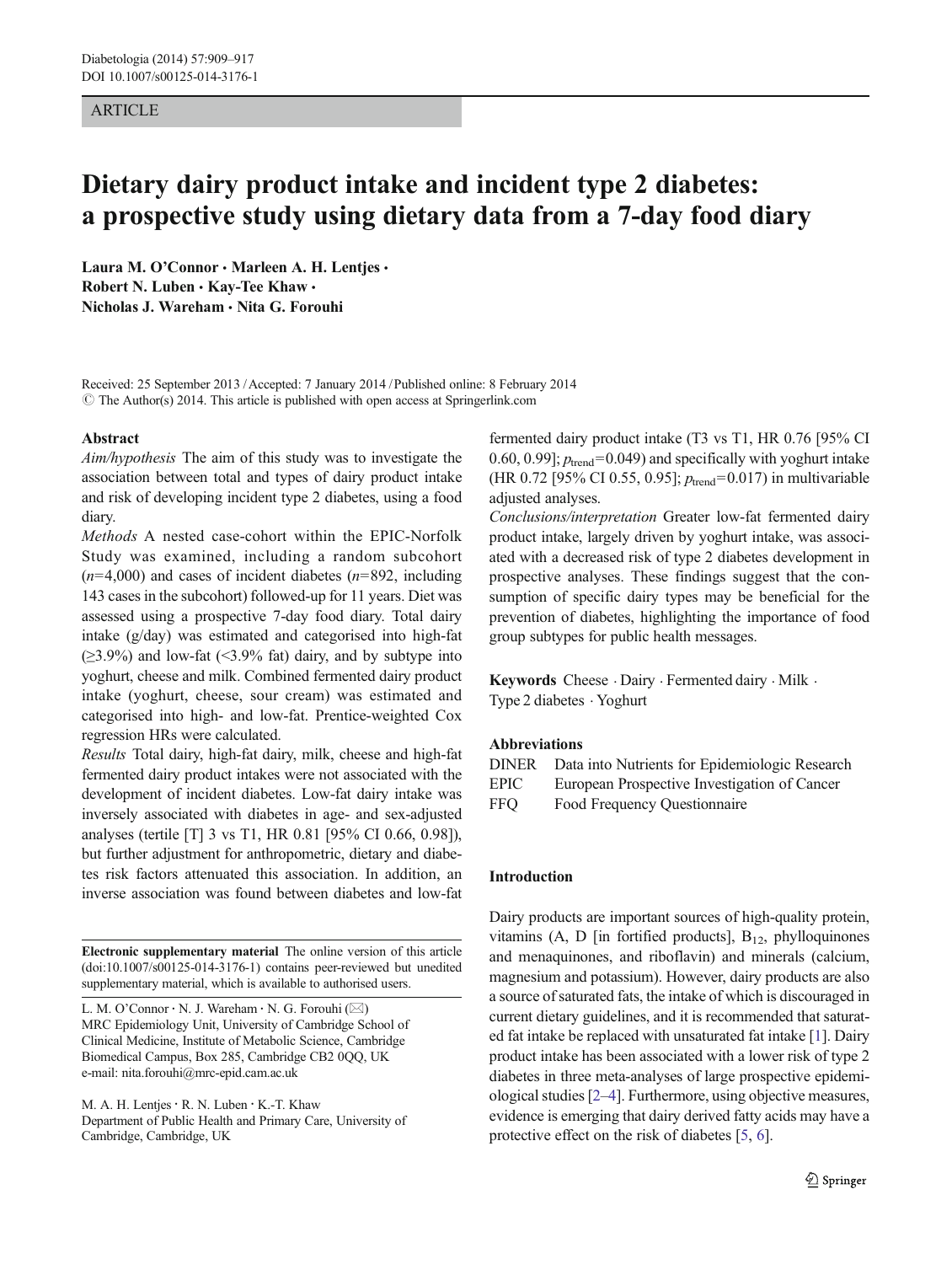Specific dairy subtypes and the intake of low- and high-fat dairy products have been investigated for independent risks with incident diabetes [[7](#page-8-0)–[11](#page-8-0)]. We previously reported that fermented dairy product intake was associated with an inverse risk of diabetes in a study of eight European countries in the European Prospective Investigation of Cancer (EPIC)-Interact study [\[7](#page-8-0)]. Furthermore, cheese and fermented dairy products were shown to have an inverse association with glucose regulation measures but not with incident diabetes risk in a study of Danish adults [\[9](#page-8-0)]. However, other studies have found no association of dairy subtypes with type 2 diabetes [\[8](#page-8-0), [10,](#page-8-0) [11](#page-8-0)]. None of the recent studies that specifically examined lowand high-fat dairy reported an association [\[8](#page-8-0), [9,](#page-8-0) [11](#page-8-0)]. Nonetheless, two meta-analyses showed an inverse association of lowfat dairy and incident diabetes but a null association of highfat dairy intake and disease development [[2,](#page-8-0) [4](#page-8-0)]. In addition, a recent review concluded that there is inconsistent evidence to suggest that high-fat dairy product consumption was associated with increased risk of incident diabetes [\[12\]](#page-8-0). Thus, the nature of the association between dairy product intake and type 2 diabetes remains unclear.

To date, research in this area has made use of retrospective food frequency questionnaires (FFQs) to estimate dairy intake. Allowing for standardised responses, FFQs offer a pragmatic choice as they enable dietary data in large studies to be collected relatively inexpensively, and are useful in examining diet–disease relationships as individuals are ranked according to intake. However, FFQs are limited by the predefined food lists when analysing type and variety of foods. In addition, their retrospective nature involves a recall period, often of 12 months, which poses problems of recall bias and related misreporting error. By contrast, food diaries are not restricted in the types and amounts of foods that can be recorded at the time of consumption, reducing recall bias and providing extra detail which, along with their prospective nature may help to better investigate the association between risk of diabetes development and total dairy, low- and high-fat dairy and dairy subtypes. Currently, no studies on dairy product intake and type 2 diabetes have made use of food diaries.

The primary aim of this work was to examine the associations of types and amount of dairy product intake with incident type 2 diabetes using 7 day food diary data. A secondary aim was to examine the effect of substituting a portion of dairy for an alternative food on risk of incident type 2 diabetes.

# **Methods**

Study design and population The EPIC-Norfolk study, described in detail previously [[13\]](#page-8-0), is a UK population-based cohort of 25,639 men and women aged 40–79 years at baseline, recruited in 1993–1997. All volunteers gave written informed consent, and the study was approved by the Norfolk Research Ethics Committee. Participants attended a baseline health examination at their general practitioner's clinic, after which follow-up data collection points included a postal questionnaire at 18 months, a second health examination visit in 1998–2000 and a postal questionnaire in 2002–2004.

A nested case-cohort was designed, including 4,000 subcohort participants selected at random from the entire cohort, and 892 incident diabetes cases were ascertained. Due to the randomly selected nature of the subcohort, 143 of these cases were included within the subcohort, which the case-cohort design allows and accounts for in the analysis.

For the current analyses we excluded those with prevalent and uncertain diabetes status ( $n=83$ ), those with missing food diary data ( $n=18$ ) and other covariates ( $n=3$ ), and those with an implausible ratio of energy intake to basal metabolic rate as defined using published equations  $[14]$  ( $n=82$ ; top and bottom 1% of the distribution). Individuals with prevalent myocardial infarction, stroke and cancer were also excluded  $(n=436)$  to account for possible post-diagnosis changes in diet. Therefore, a total of 4,127 participants (753 cases and 3,502 subcohort, including 128 subcohort cases) remained for analysis.

Case ascertainment and verification Incident type 2 diabetes cases until 31 July 2006 were ascertained using multiple data sources, including self-report of doctor-diagnosed diabetes from the second health check or follow-up health and lifestyle questionnaires, self-report of diabetes-specific medication in either of the two follow-up questionnaires or medication brought to the follow-up health check. These were verified through record linkage with the general practice diabetes register, local hospital diabetes register, hospital admissions data and Office of National Statistics mortality data with coding for diabetes. Participants who self-reported a history of diabetes that could not be verified with any other sources of ascertainment were not included as confirmed cases of diabetes.

Dietary intake Baseline dietary intake data were collected using a 7 day food diary [\[15](#page-8-0)]. Food weights were estimated using photographs representing portion sizes, household measures and standard units. Nurses trained to standardised protocols provided participants with instructions on how to complete the diary at the health check and asked participants to recall the previous day's intake. This formed day one of the diary. Participants prospectively completed the remaining 6 days and sent it back to the study centre. Food intake data were entered using the Data into Nutrients for Epidemiologic Research (DINER) entry system [[16\]](#page-8-0) and converted into food weights and nutrient intakes by DINERMO [\[17\]](#page-8-0).

A pragmatic approach was applied in estimating dairy product intake. Total dairy intake was estimated as food items that only consist of dairy plus composite dishes where dairy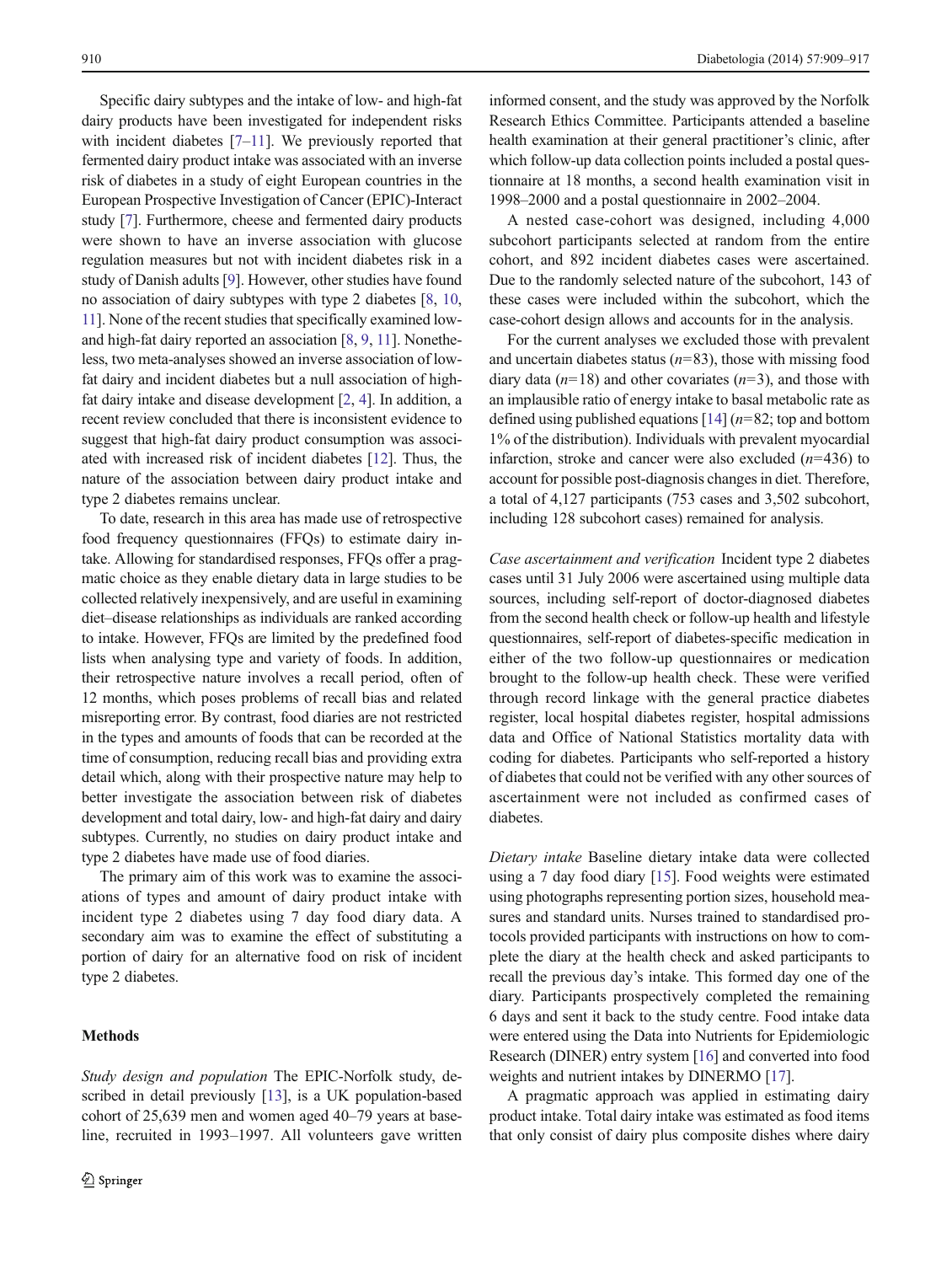was the main ingredient. Ice cream, chocolate, butter used in cooking and dairy included as a minor ingredient in composite dishes were not included. Intakes were categorised into highand low-fat dairy using 3.9% fat (the fat content of whole milk in the UK) as a cut-off point. Intakes were also categorised by subtype into yoghurt, cheese and milk intakes. A nonexclusive group, total fermented dairy products, was created and subdivided into high- and low-fat fermented dairy products using 3.9% fat as a cut-off point. Category descriptions are detailed in Table [1.](#page-3-0)

Covariates Baseline demographic, lifestyle and health characteristics were collected using a self-administered questionnaire. A validated four-point physical activity index was used to categorise participants as active, moderately active, moderately inactive or inactive [[18\]](#page-8-0). Height, weight, waist circumference and systolic and diastolic BP were measured, BMI was calculated and blood samples were collected using standardised procedures. The questionnaires, physical activity index and anthropometric measurements methods have been previously described in detail [[13\]](#page-8-0). Dietary covariates were estimated using data from the 7-day food diary. Plasma vitamin C measurement is a marker of recent fruit and vegetable intake [\[19\]](#page-8-0) and provides an indication of dietary quality. To determine plasma vitamin C levels, venous blood was drawn from non-fasting participants into citrate tubes and stored overnight in a dark container at 4–7°C. Samples were centrifuged and plasma was stabilised using a standardised volume of metaphosphoric acid and measured using a fluorometric assay.

Statistical analysis Dairy product intakes were divided into tertiles according to the subcohort intake distribution. Baseline characteristics and dietary intakes were examined across tertiles of total dairy intake in the subcohort. Dairy product intake was adjusted for energy intake using the residual method [[20\]](#page-8-0). The residuals from the regression of dairy intake on total energy intake were rescaled by adding the expected dairy intake for a person with mean total energy intake. By design, 128 incident diabetes cases were included in the random subcohort. To account for this case-cohort design, Prenticeweighted Cox regression models [[21,](#page-8-0) [22](#page-8-0)] were used to calculate HRs and 95% CIs for the association between dairy intake and incident type 2 diabetes. Age was included as the underlying timescale in the Cox models, with entry time defined as age at recruitment and exit time as age at diagnosis of diabetes, death, loss to follow-up or censoring at the end of follow-up, whichever came first.

Model 1 adjusted for age (continuous, as underlying timescale) and sex. Model 2 additionally adjusted for BMI (continuous), family history of diabetes (yes or no), smoking status (current, former, never), usual alcohol consumption (continuous units/week) estimated from a health questionnaire, physical activity index (inactive, moderately inactive, moderately active, active), social class (professional, managerial, skilled, semi-skilled, unskilled) and education level (no qualification, O level, A level, degree or higher). Model 3 additionally adjusted for dietary covariates, including energy intake (continuous kJ/day), and intake of fibre, fruit, vegetables, red meat, processed meat and coffee (all continuous  $g/day$ ). To test for linearity the median intake value of each tertile of dairy intake was included in the Cox regression model. The assumption of proportional hazards, checked by including time-dependent covariates in the model, was not violated. Possible interactions with sex, BMI, physical activity index and smoking status were examined by including the interaction terms in the most adjusted models.

The independence of the associations of specific dairy subtypes was tested by mutually adjusting for other dairy subtypes and separately for all other food groups. In a further model, we included hypertension (dichotomous >140 mmHg systolic BP or >90 mmHg diastolic BP, or on hypertension medication), hypercholesterolaemia (dichotomous >6.2 mmol/l or on lipid-lowering medication), sugar-sweetened beverage intake and trans fat intake. The potential mediating roles of saturated fat, vitamin D, calcium and magnesium in the association of dairy intake and type 2 diabetes were examined by entering these into further models. To test the effect of substituting dairy products for alternative foods, we set a priori criteria of including only those dairy products that were associated with type 2 diabetes and considering foods that would be likely replacements. The effect of substituting a portion of one food for another was examined by including both as continuous variables in a multivariable model (model 2 plus energy [kJ]). The difference in their beta coefficients and their variances and covariance were used to estimate the beta coefficient and variance for the substitution effect, which in turn was used to calculate HRs and 95% CIs [\[23\]](#page-8-0). Portion sizes are means of those used in DINERMO [\[17](#page-8-0)].

Sensitivity analyses included repeating the models without the residual method for energy adjustment (i.e. using absolute intakes), restricting analyses to dairy product consumers only and including plasma vitamin C levels. In addition, the analyses were repeated excluding participants diagnosed with incident diabetes in the first 2 years of follow-up in order to minimise the possibility of reverse causality and those classified as energy misreporters according to published cut-offs for the ratio of energy intake to basal metabolic rate [\[24\]](#page-8-0), and including those with prevalent chronic diseases at baseline. Participants with high dairy product intakes were not excluded as the intakes were deemed plausible and, when examined in consumers only, no intakes were more than 1 SD higher than the median.

The analyses were performed using Stata (version 12; Stata Corp, College Station, TX, USA).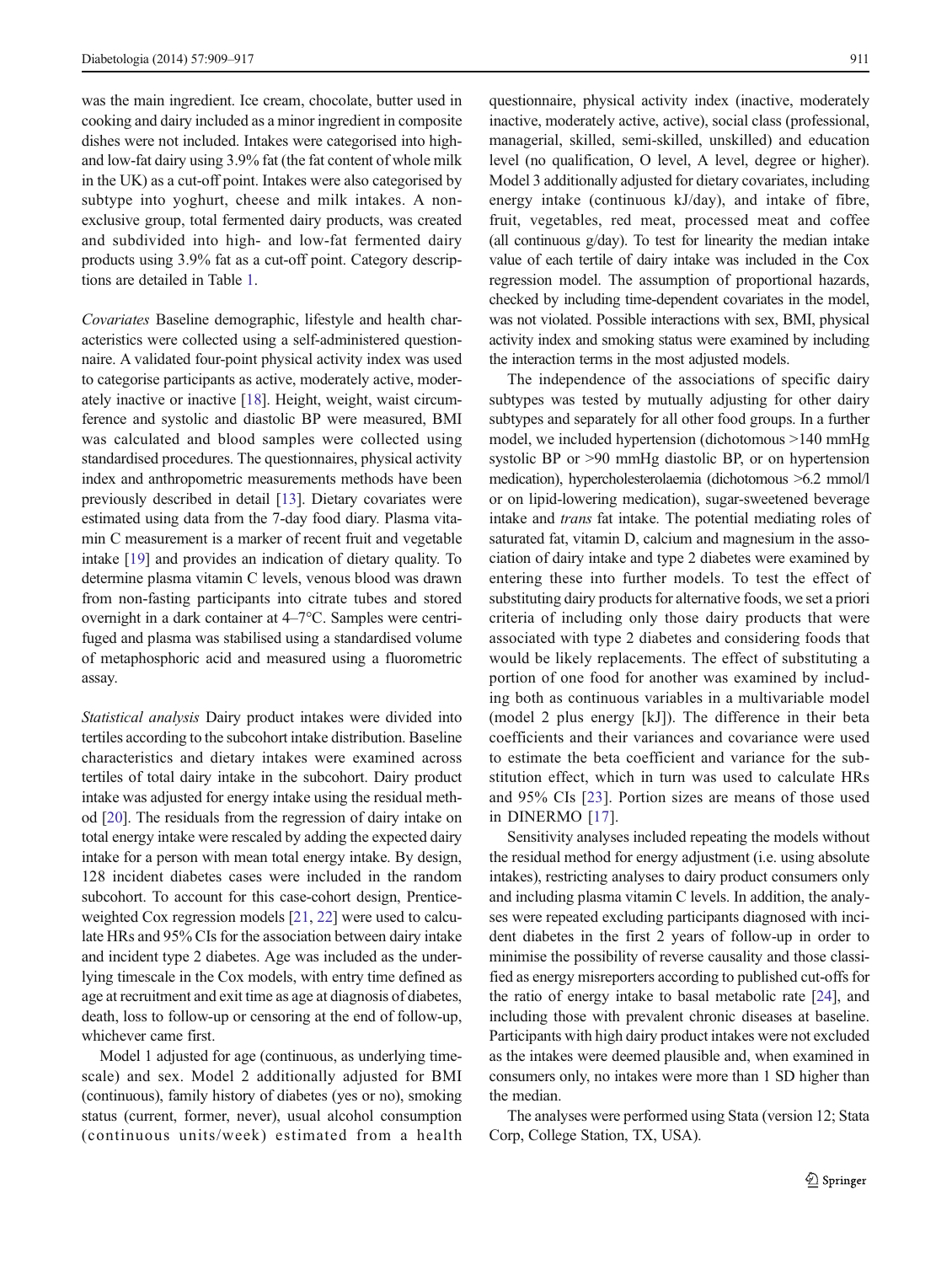<span id="page-3-0"></span>

|  |  |  |  | Table 1 Dairy intake classification: EPIC-Norfolk study |  |
|--|--|--|--|---------------------------------------------------------|--|
|--|--|--|--|---------------------------------------------------------|--|

| Total dairy <sup>a</sup>                                     | Butter, cheese, cream, crème fraîche, dried/powdered milk (made up weight), evaporated<br>milk, milk, sour cream, yoghurt, baby milk                                                                   |  |  |
|--------------------------------------------------------------|--------------------------------------------------------------------------------------------------------------------------------------------------------------------------------------------------------|--|--|
| High-fat dairy $(≥3.9%$ fat)                                 | Butter, full fat unripened cheese, all hard, processed and soft cheese, cream, sour cream,<br>crème fraîche, whole milk, whole dried/powdered milk (made up weight), all evaporated<br>milk, baby milk |  |  |
| Low-fat dairy $(\leq 3.9\%$ fat)                             | Low-fat unripened cheese, semi-skimmed milk, skimmed milk, dried semi-skimmed/<br>skimmed milk, all yoghurt                                                                                            |  |  |
| Milk                                                         | Liquid and powdered/dried milk (made up weight); cow, sheep and goat sources                                                                                                                           |  |  |
| Cheese                                                       | Hard, processed, soft (e.g. brie) and unripened (e.g. mozzarella, fromage frais, ricotta)                                                                                                              |  |  |
| Yoghurt                                                      | Full-, low-, reduced-, 0%- fat varieties                                                                                                                                                               |  |  |
| Total fermented dairy products                               | All yoghurt, all cheese, sour cream and crème fraîche                                                                                                                                                  |  |  |
| High-fat fermented dairy products $(\geq 3.9\% \text{ fat})$ | Hard cheese, soft cheese, high-fat unripened cheese, sour cream, crème fraîche                                                                                                                         |  |  |
| Low-fat fermented dairy products $(\leq 3.9\% \text{ fat})$  | All yoghurt, low-fat unripened cheeses (e.g. fromage frais, low-fat cottage cheese)                                                                                                                    |  |  |

<sup>a</sup> Estimated as food items that only consist of dairy plus composite dishes where dairy was the main ingredient

# **Results**

The largest contributors to dairy intake (g) were milk (81.7%), cheese (8.7%) and yoghurt (7.6%). The mean (SD) estimated total dairy intake was 269 g/day (160 g/day) in the subcohort, and 65% of total dairy intake was from low-fat sources. Those with higher estimated dairy product intakes were more likely to be men, have lower BMI and waist circumference (men only), drink less alcohol, smoke less, be more physically active, have higher education levels, and have higher intakes of energy, calcium, magnesium, vitamin D, fibre, fruit and vegetables and lower intakes of monounsaturated and polyunsaturated fat (percentage total energy) and meat (red and processed; Table [2](#page-4-0)). Patterns of baseline characteristics were similar (to those across tertiles of total dairy intake) when examined across tertiles of milk intake and for the most part across tertiles of yoghurt intake (electronic supplementary material [ESM] Table 1). Those with higher amounts of yoghurt consumption were more likely to be women and have lower intakes of saturated fat (percentage total energy), and there was no variation with BMI or waist circumference. Baseline characteristics by tertile of cheese intake showed no difference in BMI or waist circumference with increasing intake of cheese, whereas smoking prevalence and monounsaturated and polyunsaturated fat intake increased, and these participants were more likely to consume more alcohol. Dairy product intakes were not correlated with each other (Spearman's  $\rho$  all <0.08).

Total dairy, high-fat dairy, milk (whole milk or reduced-fat milk, data not shown), cheese or high-fat fermented dairy product intakes (energy-adjusted g/day) were not associated with the hazard of type 2 diabetes (Table [3](#page-5-0)). Low-fat dairy intake was inversely associated with the hazard of type 2 diabetes in model 1 ( $p_{\text{trend}}$ =0.025) with an HR of 0.81 (95% CI 0.66, 0.98) comparing the highest with the lowest tertile of intake. Adjustment for confounders attenuated the association to null (model 3 HR 0.92 [95% CI 0.73, 1.17]). Total fermented dairy product intake was associated with 19% lower hazard of type 2 diabetes in the age- and sex-adjusted model. This became non-significant with further adjustment for potential confounders. When only low-fat fermented dairy product intake was examined there was a significant inverse association in adjusted analysis: a comparison of the highest tertile with the lowest tertile in the most adjusted model gave an HR of 0.76 (95% CI 0.60, 0.99;  $p_{\text{trend}} = 0.049$ ). Yoghurt intake was inversely associated with the hazard of diabetes when adjusted for age and sex (tertile 3 vs tertile 1; HR 0.65) [95% CI 0.52, 0.83];  $p_{\text{trend}}$ <0.001). This lower hazard of diabetes was maintained through further adjustment for potential confounders (model 3 HR 0.72 [95% CI 0.55, 0.95];  $p_{\text{trend}} = 0.017$ ).

No interactions of total dairy or dairy subtypes with sex, BMI, physical activity index or smoking status were evident. Results were similar for total dairy and dairy subtypes when BMI was replaced with waist circumference. The independence of the associations of dairy subtypes with diabetes was not affected by adjustment for other dairy subtypes in the multivariable model. Mutual adjustment for all other food groups had no effect on the association of low-fat fermented dairy or yoghurt intake (tertile 3 vs tertile 1). Similarly, further adjustment of the multivariable model for hypertension, hypercholesterolaemia, sugar-sweetened beverage intake and trans fat intake did not materially change the results (not shown). The addition of saturated fat (percentage total energy) to the multivariable model marginally attenuated the associations for intakes of low-fat fermented dairy products (model 3 HR 0.78 [95% CI 0.61, 1.01];  $p_{\text{trend}} = 0.058$ ) and yoghurt (model 3 HR 0.73 [95% CI 0.56, 0.95];  $p_{\text{trend}} = 0.020$ ). When vitamin D, calcium and magnesium were entered together into a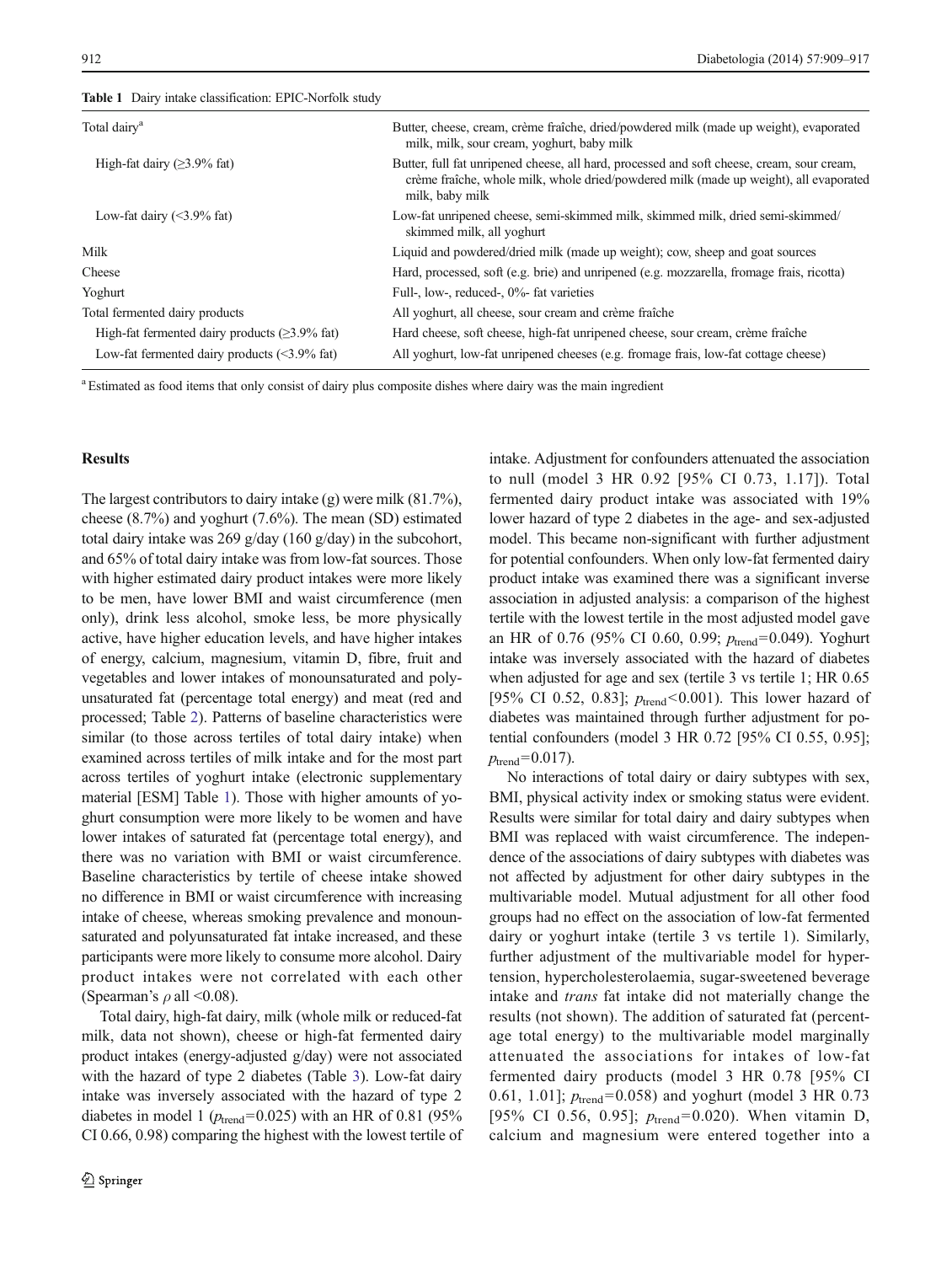#### <span id="page-4-0"></span>**Table 2** Baseline characteristics in the subcohort  $(n=3,502)$  by tertile of total dairy intake: EPIC-Norfolk study

| Variable                                             | Total dairy intake $(g/day)^a$      |                                  |                                     |                        |
|------------------------------------------------------|-------------------------------------|----------------------------------|-------------------------------------|------------------------|
|                                                      | Tertile 1 $(n=1,168)$<br>$\leq$ 183 | Tertile 2 $(n=1,167)$<br>184-312 | Tertile 3 $(n=1,167)$<br>$\geq 313$ | $p$ value <sup>b</sup> |
| Total dairy intake $(g/day)^c$                       | $116 \pm 45$                        | $245 \pm 38$                     | $447 \pm 134$                       |                        |
| Anthropometric and socio-demographic characteristics |                                     |                                  |                                     |                        |
| Men <sup>d</sup>                                     | 473 (40.5)                          | 480 $(41.1)$                     | 566 (48.5)                          | < 0.001                |
| Age $(years)^c$                                      | $59 + 9$                            | $59 + 10$                        | $59 + 9$                            | 0.902                  |
| Waist circumference (cm)                             |                                     |                                  |                                     |                        |
| Men <sup>c</sup>                                     | $97.5 \pm 10.5$                     | $95.7 \pm 9.4$                   | $93.9 \pm 8.7$                      | < 0.001                |
| Women <sup>c</sup>                                   | $82.4 \pm 11.4$                     | $81.4 \pm 10.49$                 | $81.3 \pm 9.8$                      | 0.125                  |
| BMI $(kg/m2)c$                                       | $26.8 \pm 4.2$                      | $26.2 \pm 3.8$                   | $25.8 \pm 3.5$                      | < 0.001                |
| Alcohol (units/week) <sup>e</sup>                    | 8.5(1.0, 12.0)                      | 6.6(1, 9.5)                      | 5.4(1.0, 7.5)                       | < 0.001                |
| Smoking: current <sup>d</sup>                        | 163(14.1)                           | 124(10.7)                        | 111(9.6)                            | < 0.001                |
| Education: degree or higher <sup>d</sup>             | 156 (13.4)                          | 157(13.5)                        | 164(14.1)                           | 0.047                  |
| Physical activity: active <sup>d</sup>               | 182(15.6)                           | 232 (19.9)                       | 254(21.8)                           | < 0.001                |
| Social class: professional/managerial <sup>d</sup>   | 495 (42.4)                          | 509 (43.6)                       | 490 (42.0)                          | 0.709                  |
| Dietary intake                                       |                                     |                                  |                                     |                        |
| Energy $(kJ/day)^c$                                  | 7,519±2,092                         | $8,171 \pm 2,021$                | $8,912 \pm 2,230$                   | < 0.001                |
| Saturated fat $(\%$ TE) <sup>c</sup>                 | $12.9 \pm 3.1$                      | $12.9 \pm 3.0$                   | $13.1 \pm 3.1$                      | 0.145                  |
| Monounsaturated fat (% TE) <sup>c</sup>              | $12.3 \pm 2.4$                      | $11.9 \pm 2.1$                   | $11.6 \pm 2.0$                      | < 0.001                |
| Polyunsaturated fat $(\%$ TE) <sup>c</sup>           | $6.7 \pm 1.8$                       | $6.6 \pm 1.7$                    | $6.2 \pm 1.7$                       | < 0.001                |
| Calcium $(mg/day)^c$                                 | $624 \pm 186$                       | $807 \pm 175$                    | $1,077 \pm 256$                     | < 0.001                |
| Magnesium $(mg/day)^c$                               | $256 \pm 75$                        | $289 + 78$                       | $330 \pm 87$                        | < 0.001                |
| Vitamin D $(\mu g/day)^e$                            | 2.38(1.53, 3.67)                    | 2.85(1.83, 4.30)                 | 2.98 (2.07, 4.50)                   | < 0.001                |
| Fibre $(g/day)^c$                                    | $13.46 \pm 4.72$                    | $15.04 \pm 4.95$                 | $16.47 \pm 5.90$                    | < 0.001                |
| Fruit $(g/day)^c$                                    | $141 \pm 124$                       | $165 \pm 131$                    | $173 \pm 130$                       | < 0.001                |
| Vegetables $(g/day)^e$                               | 74 (44, 119)                        | 82 (48, 124)                     | 83 (50, 126)                        | 0.007                  |
| Processed meat $(g/day)^c$                           | $30 + 28$                           | $28 + 24$                        | $26 \pm 26$                         | 0.010                  |
| Red meat $(g/day)^e$                                 | 11(0, 30)                           | 13(0, 25)                        | 9(0, 23)                            | 0.008                  |
| Coffee $(g/day)^e$                                   | 304 (80, 598)                       | 301 (64, 477)                    | 271 (46, 582)                       | 0.342                  |
| Plasma vitamin C level $(\mu \text{mol/l})^c$        | $53 + 20$                           | $54 + 20$                        | $54 + 20$                           | 0.357                  |

a Tertile cut-offs are based on absolute intakes

 $b$  p value as calculated using ANOVA or Kruskal–Wallis ANOVA for non-parametric data

 $c^{\text{c}}$  Mean  $\pm$  SD; all values in row

 $d_n$  (%); all values in row

e Median (interquartile range); all values in row

TE, total energy

further model the association of total dairy and all dairy subtypes with type 2 diabetes became marginally more inverse, but there was no change in the significance of the associations (results not shown).

Table [4](#page-6-0) shows the HRs (95% CI) for substituting one portion of yoghurt for one portion of an alternative dessert or snack (described in ESM Table 2). Substituting yoghurt for snacks was associated with 47% lower hazard of type 2 diabetes. No alternative dessert substitution was significant.

Sensitivity analyses When the analyses were repeated including dairy product consumers only (for each dairy subtype), associations with incident diabetes became non-significant but remained in the same direction as for the total sample. Repeating the analyses using absolute intakes of dairy products, rather than the energy-adjusted dairy intake, as the main exposure variables did not materially change the associations, nor did including plasma vitamin C as an objective marker of dietary quality, excluding those diagnosed with type 2 diabetes within the first 2 years of follow-up or excluding misreporters of energy intake.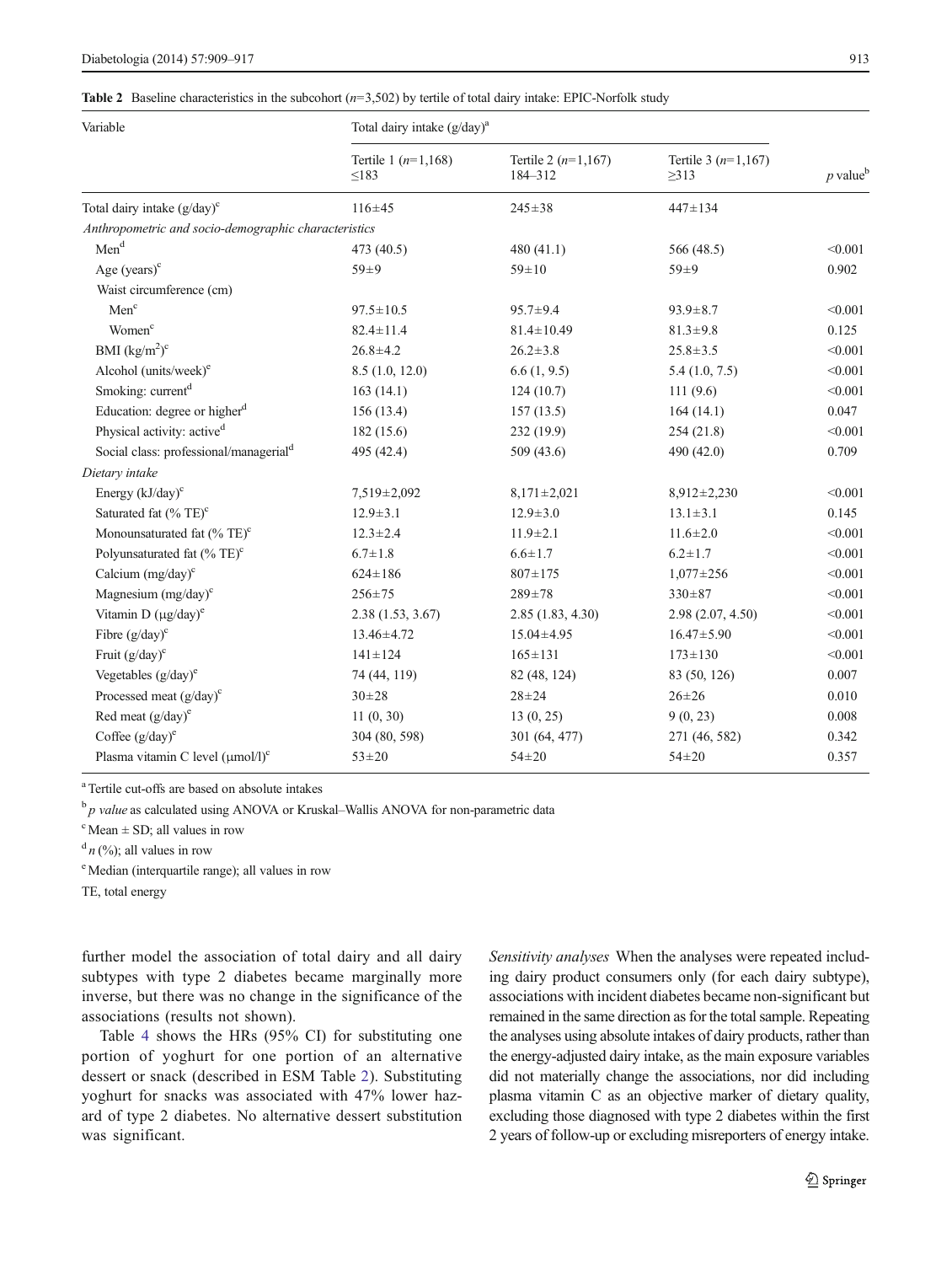<span id="page-5-0"></span>

| Table 3 HRs for the association<br>of dairy product intake and risk of       |                                             | Tertile 1 <sup>a</sup> | Tertile 2        | Tertile 3        | $p_{trend}$ |
|------------------------------------------------------------------------------|---------------------------------------------|------------------------|------------------|------------------|-------------|
| type 2 diabetes per category of<br>energy-adjusted dairy product             | Total dairy intake $(g/day)^b$              | $130(0-190)$           | 246 (190-311)    | 404 (311-1,544)  |             |
| intake using the residual method:<br>EPIC-Norfolk Study $(n=4,127)$          | $\text{Cases}/n$                            | 278/1,390              | 240/1,374        | 234/1,362        |             |
|                                                                              | Model 1                                     | 1                      | 0.89(0.74, 1.08) | 0.85(0.70, 1.04) | 0.100       |
|                                                                              | Model 2                                     | $\mathbf{1}$           | 0.93(0.74, 1.18) | 1.04(0.83, 1.31) | 0.732       |
|                                                                              | Model 3                                     | $\mathbf{1}$           | 0.94(0.75, 1.19) | 1.08(0.86, 1.37) | 0.537       |
|                                                                              | High-fat dairy intake $(g/day)^b$           | $0(0-19)$              | $35(19-54)$      | $125(54-1,095)$  |             |
|                                                                              | $\text{Cases}/n$                            | 257/1,377              | 205/1,334        | 291/1,416        |             |
|                                                                              | Model 1                                     | $\mathbf{1}$           | 0.90(0.73, 1.11) | 1.15(0.95, 1.39) | 0.054       |
|                                                                              | Model 2                                     | $\mathbf{1}$           | 0.76(0.60, 0.98) | 1.11(0.89, 1.38) | 0.075       |
|                                                                              | Model 3                                     | $\mathbf{1}$           | 0.76(0.58, 0.98) | 1.09(0.87, 1.37) | 0.080       |
|                                                                              | Low-fat dairy intake $(g/day)^b$            | $16(0-89)$             | $160(89 - 230)$  | $325(230-1,424)$ |             |
|                                                                              | $\text{Cases}/n$                            | 286/1,404              | 253/1,379        | 214/1,344        |             |
|                                                                              | Model 1                                     | $\mathbf{1}$           | 0.97(0.80, 1.17) | 0.81(0.66, 0.98) | 0.025       |
|                                                                              | Model 2                                     | $\mathbf{1}$           | 0.92(0.74, 1.16) | 0.89(0.71, 1.11) | 0.305       |
|                                                                              | Model 3                                     | $\mathbf{1}$           | 0.95(0.76, 1.20) | 0.92(0.73, 1.17) | 0.540       |
|                                                                              | Milk intake $(g/day)^b$                     | $97(0-150)$            | 201 (150-264)    | $353(264-1,518)$ |             |
|                                                                              | $\text{Cases}/n$                            | 271/1,387              | 242/1,375        | 238/1,363        |             |
|                                                                              | Model 1                                     | $\mathbf{1}$           | 0.89(0.73, 1.08) | 0.86(0.71, 1.04) | 0.104       |
|                                                                              | Model 2                                     | $\mathbf{1}$           | 0.94(0.75, 1.18) | 1.08(0.86, 1.36) | 0.551       |
|                                                                              | Model 3                                     | $\mathbf{1}$           | 0.95(0.76, 1.20) | 1.11(0.88, 1.41) | 0.432       |
|                                                                              | Yoghurt intake $(g/day)^b$                  | 0(0)                   | $21.5(0.1-44)$   | $80(44 - 513)$   |             |
|                                                                              | $\text{Cases}/n$                            | 542/2,698              | 117/723          | 94/706           |             |
|                                                                              | Model 1                                     | $\mathbf{1}$           | 0.79(0.63, 0.99) | 0.65(0.52, 0.83) | < 0.001     |
|                                                                              | Model 2                                     | 1                      | 0.83(0.63, 1.08) | 0.70(0.54, 0.91) | 0.007       |
|                                                                              | Model 3                                     | $\mathbf{1}$           | 0.84(0.64, 1.10) | 0.72(0.55, 0.95) | 0.017       |
|                                                                              | Cheese intake $(g/day)^b$                   | $3(0-8)$               | $13(8-20)$       | $32(20-364)$     |             |
|                                                                              | $\text{Cases}/n$                            | 247/1,371              | 249/1,366        | 257/1,390        |             |
|                                                                              | Model 1                                     | $\mathbf{1}$           | 0.98(0.81, 1.20) | 1.04(0.86, 1.27) | 0.623       |
|                                                                              | Model 2                                     | $\mathbf{1}$           | 1.05(0.84, 1.31) | 1.02(0.81, 1.28) | 0.946       |
|                                                                              | Model 3                                     | $\mathbf{1}$           | 1.05(0.84, 1.32) | 1.04(0.83, 1.31) | 0.760       |
| Values are HR (95% CI) except                                                | Total fermented dairy intake $(g/day)^b$    | $4(0-13)$              | $23(13-40)$      | 76 (40 – 518)    |             |
| where indicated otherwise                                                    | $\text{Cases}/n$                            | 269/1,388              | 277/1,397        | 207/1,342        |             |
| Model 1: adjusted for age (as                                                | Model 1                                     | $\mathbf{1}$           | 1.01(0.84, 1.22) | 0.81(0.66, 0.98) | 0.018       |
| underlying timescale), sex                                                   | Model 2                                     | $\mathbf{1}$           | 1.02(0.82, 1.27) | 0.82(0.65, 1.04) | 0.064       |
| Model 2: Model 1 plus BMI,                                                   | Model 3                                     | $\mathbf{1}$           | 1.04(0.84, 1.29) | 0.85(0.68, 1.08) | 0.120       |
| family history of diabetes,<br>smoking, alcohol, physical                    | High-fat fermented dairy intake $(g/day)^b$ | 0(0)                   | 8(0.1, 14)       | $22(14-185)$     |             |
| activity index, social class,                                                | $\text{Cases}/n$                            | 194/1,064              | 283/1,527        | 276/1,536        |             |
| education level                                                              | Model 1                                     | 1                      | 0.96(0.78, 1.18) | 0.96(0.79,1.18)  | 0.790       |
| Model 3: Model 2 plus energy,                                                | Model 2                                     | $\mathbf{1}$           | 1.19(0.94, 1.51) | 1.12(0.88, 1.43) | 0.514       |
| fibre, fruit, vegetables, red meat,                                          | Model 3                                     | $\mathbf{1}$           | 1.23(0.96, 1.57) | 1.16(0.91, 1.49) | 0.397       |
| processed meat, coffee intake                                                | Low-fat fermented dairy intake $(g/day)^b$  | 0(0)                   | $21(0.1-43)$     | $80(43 - 513)$   |             |
| <sup>a</sup> Tertile cut-offs are based on<br>energy-adjusted intakes in the | $\text{Cases}/n$                            | 510/2,538              | 130/800          | 113/789          |             |
| subcohort, calculated using the                                              | Model 1                                     | $\mathbf{1}$           | 0.81(0.66, 1.01) | 0.72(0.58, 0.90) | < 0.001     |
| residual method                                                              | Model 2                                     | $\mathbf{1}$           | 0.87(0.67, 1.13) | 0.74(0.58, 0.96) | 0.020       |
| <sup>b</sup> Median intake (range); all values                               | Model 3                                     | $\mathbf{1}$           | 0.89(0.69, 1.16) | 0.76(0.60, 0.99) | 0.049       |

When participants with prevalent chronic disease  $(n=436)$  were included, the associations were attenuated and only the

Springer

in row

association with yoghurt intake remained significant (tertile 3 vs tertile 1, model 3 HR 0.72 [95% CI 0.55, 0.95]).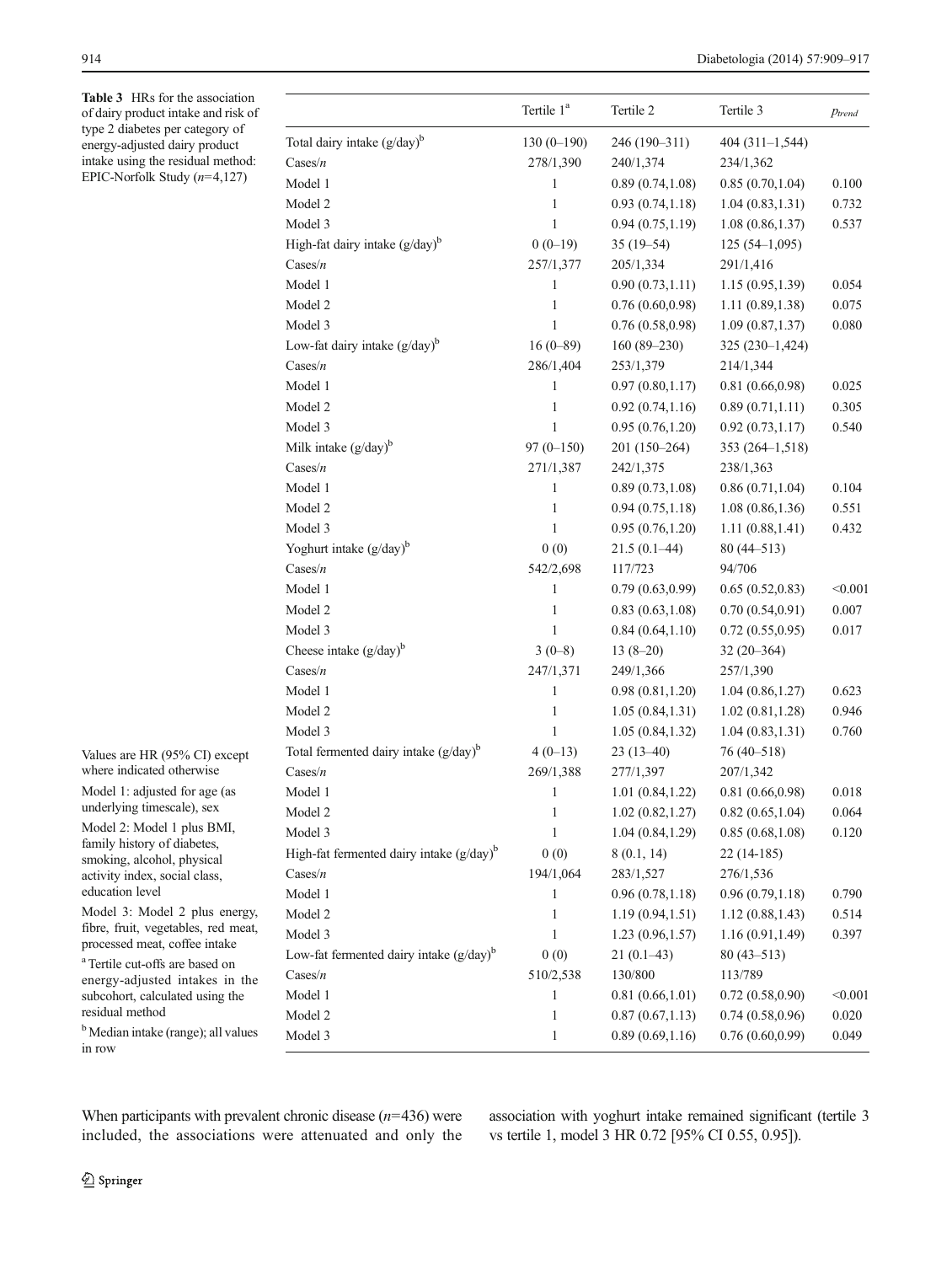<span id="page-6-0"></span>Table 4 HRs for risk of type 2 diabetes associated with the substitution of yoghurt (137 g<sup>a</sup>) for snacks and desserts: EPIC-Norfolk study  $(n=4,127)$ 

| Dairy desserts $(146 \text{ g})$         | 0.69 | (0.32, 1.06) |
|------------------------------------------|------|--------------|
| Puddings (138 g)                         | 0.87 | (0.21, 1.53) |
| Cake $(76 g)$                            | 0.91 | (0.49, 1.32) |
| Biscuits $(17 g)$                        | 0.77 | (0.44, 1.09) |
| Snacks $(32 g)$                          | 0.53 | (0.23, 0.84) |
| Creams $(23 g)$                          | 0.95 | (0.40, 1.48) |
| Chocolate confectionary $(25 \text{ g})$ | 0.71 | (0.39, 1.03) |
| Other desserts $(113 g)$                 | 0.83 | (0.04, 1.63) |
|                                          |      |              |

Values are given as HR (95% CI)

HRs are adjusted for age (as underlying timescale), sex, BMI, family history of diabetes, physical activity index, social class, education level and energy

<sup>a</sup> Mean portion sizes as used in DINERMO [[17\]](#page-8-0)

# Discussion

Current findings in context In this prospective study using dietary intake data from 7-day food diaries, being in the highest tertile of low-fat fermented dairy product intake (equivalent to consuming median 80 g/day) was associated with a 24% decreased risk of developing incident diabetes compared with being a non-consumer. In public health terms this equates to 4.5 standard size portions  $(125 g)$  per week of low-fat fermented dairy products, largely comprising of yoghurt (all types) and including low-fat unripened cheese such as low-fat cottage cheese and fromage frais. This finding was independent of age, sex, family history of diabetes, BMI, lifestyle factors and other dietary intakes associated with diabetes. Total dairy, high-fat dairy, milk, cheese and highfat fermented dairy product intakes were not associated with incident diabetes in these analyses.

Largely owing to its saturated fat content, dairy intake is conventionally perceived as having an adverse impact on health outcomes; for instance it is scored as an 'unhealthy' item in the Mediterranean diet pattern score [[25](#page-8-0)]. However, dairy products contain many nutrients including calcium, vitamin D [[26](#page-8-0)] and magnesium [[27\]](#page-8-0) that are considered healthy constituents of dairy products. Similar to our previously published work using EPIC-InterAct data [[7\]](#page-8-0), the inclusion of these nutrients in our current analyses strengthened the associations with a lower hazard of type 2 diabetes for all dairy subtypes, suggesting the presence of other favourable dairy components. In the current analysis the inclusion of saturated fat in the most adjusted model marginally attenuated the hazard of type 2 diabetes, nonetheless associations remained significant.

Healthy and unhealthy dietary intake habits are known to cluster, but in this analysis mutually adjusting for other food groups had no effect on associations. We also examined the effect of choosing yoghurt (as the only homogenous food group associated with diabetes in this analysis) instead of an alternative dessert or snack, to examine the possibility that the reduction in risk does not come from yoghurt consumption but from the absence of the alternative food. Replacing a portion of snacks (crisps) with a portion of yoghurt reduced the hazard of type 2 diabetes by 47%, suggesting that some of the association may be attributed to not consuming unhealthy alternatives.

Intake of total dairy has been reported to be associated with decreased risk of type 2 diabetes in three meta-analyses [\[2](#page-8-0)–[4\]](#page-8-0), but no such association was found in the current study. The association with some but not all dairy subtypes may explain this null effect. Findings of recent studies that have focused on specific dairy subtypes and risk of diabetes are not in accord. The Whitehall study of London-based men and women in the civil service showed no relationship between any dairy subtype and incident diabetes [[8\]](#page-8-0), nor did a prospective study of Australian adults [[10\]](#page-8-0). Previously, we reported an inverse association between diabetes and intake of fermented dairy products, and a marginal inverse association with cheese intake in the EPIC-InterAct study [\[7\]](#page-8-0). Similarly, a study of Danish adults reported an inverse association of fermented dairy intake with fasting plasma glucose and  $HbA_{1c}$  levels, as well as cheese intake with incident diabetes and 2 h plasma glucose levels [[9\]](#page-8-0). In the current study, we report null associations for total fermented dairy and cheese intakes, but an inverse association for low-fat fermented dairy intake, which includes unripened cheese, suggesting that previous findings from FFQ data may have been driven by low-fat fermented dairy intakes. Heterogeneity within dairy subtypes between populations may explain the differences in findings. The association of low-fat fermented dairy in the current study is thought to largely be driven by yoghurt intake, as yoghurt accounted for 87% of low-fat fermented dairy consumed (g) and, when examined separately, was associated with a 28% reduced risk of incident diabetes.

Results of the meta-analysis by Tong et al showed low-fat dairy intake was associated with a larger magnitude of a decreased risk in type 2 diabetes (combined RR: 0.82 [95% CI 0.74, 0.90] in a comparison of the highest and lowest intake categories) compared with total dairy (combined RR 0.86 [95% CI 0.79, 0.92]) [[2\]](#page-8-0). Similar associations were shown in the meta-analysis by Aune et al in their dose response analysis (per 400 g total dairy products combined RR 0.93 [95% CI 0.87, 0.99] and per 200 g low-fat dairy products combined RR 0.91 [95% CI 0.86, 0.96]) [\[4](#page-8-0)]. Conversely, higher intakes of low-fat dairy were associated with higher risks of chronic disease, in particular type 2 diabetes, in a large prospective study of German adults [\[28](#page-8-0)], while regular-fat dairy was associated with a reduced risk of incident metabolic syndrome but not diabetes in a study of Australian older adults [\[11\]](#page-8-0). In the current study, low-fat dairy intakes were associated with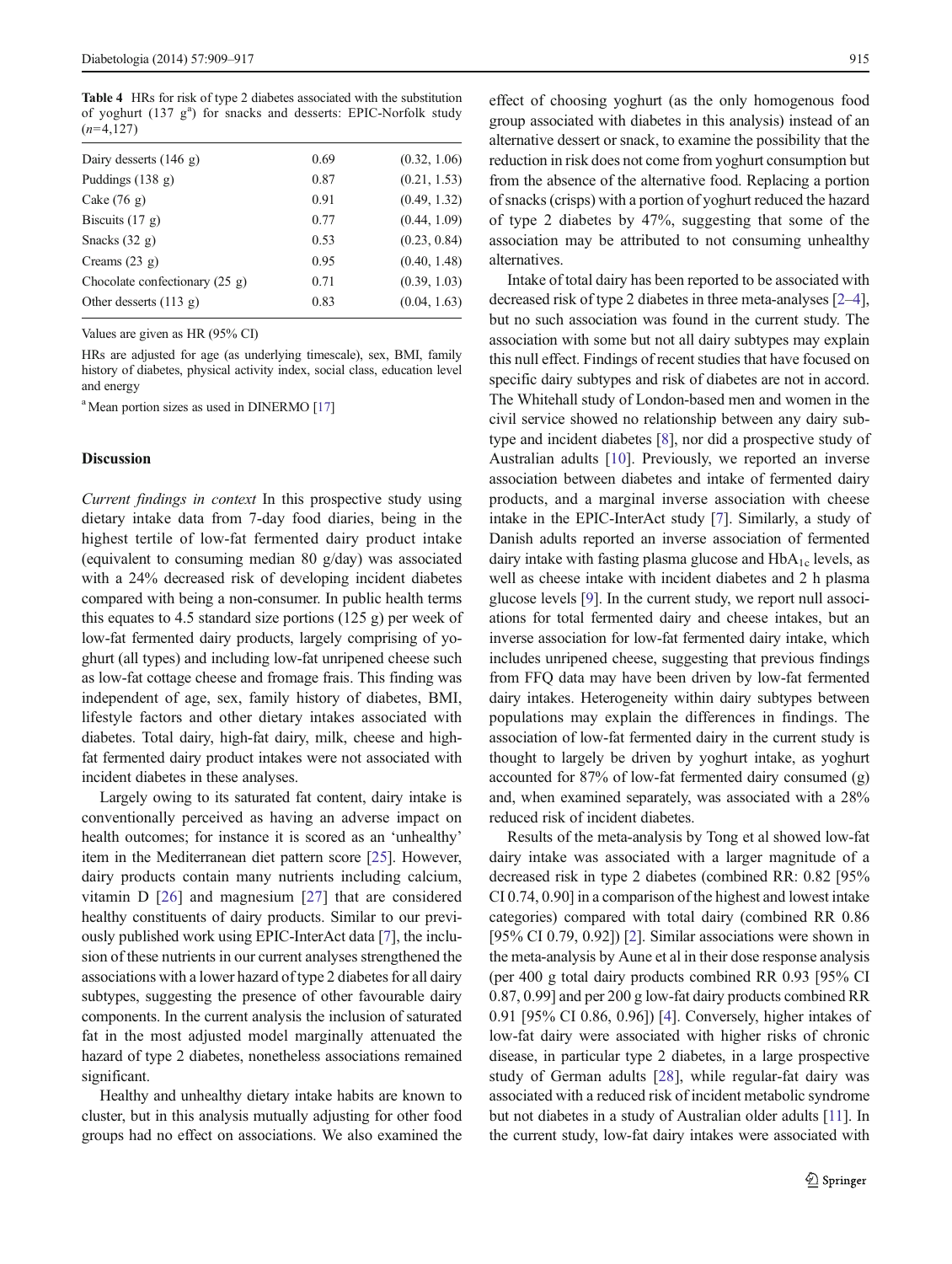<span id="page-7-0"></span>lower risk of type 2 diabetes only in the age- and sex-adjusted analysis and not after further adjustment for anthropometric, dietary and diabetes risk factors. This might be attributable to lower statistical power of the multivariable model, although differences in classification into low- and high-fat dairy may also explain differences in findings to date, particularly as this can be carried out by fat variety (full- and reduced-fat varieties of dairy subtypes) or by absolute fat content.

Mechanisms In the current study, only dairy products that have undergone fermentation were associated with reduced risk of diabetes. Several potential mechanisms for such an association exist. Menaquinones (vitamin  $K_2$ ) synthesised by animal tissue are present in dairy products and have been associated with reduced risk of type 2 diabetes [\[29](#page-8-0)]. Menaquinones can also be of microbiological origin and these are found primarily in fermented foods. Probiotic bacteria, also present in fermented dairy products, have been shown to improve the lipid profile and antioxidant status in individuals with type 2 diabetes [\[30,](#page-8-0) [31\]](#page-8-0), and have beneficial effects on cholesterol levels [\[32](#page-8-0)]. Moreover, these low-fat fermented dairy products are naturally low in fat and high in water content and are, therefore, low energy-dense foods. Studies have shown an independent association of low energy-dense foods with lower fasting insulin levels and the metabolic syndrome [\[33\]](#page-8-0) and a lower risk of type 2 diabetes [\[34\]](#page-8-0).

Strengths and limitations To the best of our knowledge this is the first study of dairy intake and type 2 diabetes to make use of prospective food diary intake data, while past research has used retrospective FFQ data. The detailed nature of food diaries allows for differentiation between subtypes of dairy intake, the inclusion of composite dishes in dairy intake estimates and the identification of probable food choice alternatives for inclusion in substitution analyses. Other strengths include the large study size from which the cohort was drawn and the medical verification of diabetes status using external sources, which meant that loss to follow-up within the study did not affect the completion of case ascertainment.

Limitations of this study warrant consideration. As dietary intake was self-reported and collected prospectively for 7 days the possibility of misreporting food intake and portion sizes and/or changing usual dietary behaviours exists, in particular through participant burden due to the detailed nature of food diaries. However, accounting for energy misreporters in this analysis had little effect on the associations found. We only assessed diet once at baseline thus our estimates do not account for any dietary modifications over the follow-up period. Dairy products consumed as minor ingredients in composite dishes are not captured. Where fat content of individual products or specific brands differed substantially from the average composition of the dairy product, misclassification into lowand high-fat dairy categories may have occurred, however the

number of such products is likely to be low. Residual confounding and clustering of healthy behaviours cannot be totally accounted for although the inclusion of a range of covariates in the study allowed for adjustment for anthropometric, lifestyle, other diabetes risk factors and dietary factors including measured plasma vitamin C level. Furthermore, as the study population is predominantly white European in origin the findings cannot be generalised to other populations.

Conclusions In this large prospective study, greater low-fat fermented dairy product intake, largely driven by yoghurt intake, was associated with a decreased risk of type 2 diabetes. These findings suggest that the consumption of specific dairy types may be beneficial for the prevention of diabetes and have implications, including the importance of considering food group subtypes, for public health messages.

Acknowledgements We thank the EPIC-Norfolk participants and the EPIC-Norfolk team for their contributions. We also thank A. Bhaniani (Department of Public Health and Primary Care, University of Cambridge, Cambridge, UK) for help with data processing and management.

Funding The EPIC-Norfolk study is supported by programme grants from the Medical Research Council UK and Cancer Research UK. The sponsors did not participate in the design or conduct of this study; in the collection, management, analysis, or interpretation of data; in the writing of the manuscript; or in the preparation, review, approval or decision to submit this manuscript for publication. We acknowledge support from the MRC Epidemiology Unit (grant reference numbers: MC\_UU\_12015/1 and MC\_UU\_12015/5).

Duality of interest The authors declare that there is no duality of interest associated with this manuscript

Contributions LMO'C performed the statistical analyses, had full access to all the data in the study, takes responsibility for the accuracy of the data analysis, drafted the manuscript and takes responsibility for the integrity of the work as a whole. NGF conceived the research question, provided input on data analyses and interpretation and gave critical input to manuscript content. NJW and KTK set up the EPIC study as principal investigators, acquired study data and gave critical input to manuscript revision. RNL contributed to data acquisition and data management and information needs of the study. MAHL provided expertise as a research nutritionist to derive appropriate data for analysis and interpreted data. All authors contributed to critical revisions and have read and approved the final manuscript.

Open Access This article is distributed under the terms of the Creative Commons Attribution License which permits any use, distribution, and reproduction in any medium, provided the original author(s) and the source are credited.

## References

1. WHO/FAO (2003) Diet, nutrition and the prevention of chronic diseases: report of a joint WHO/FAO expert consultation. World Health Organ Tech Rep Ser 916:i–viii, 1–149